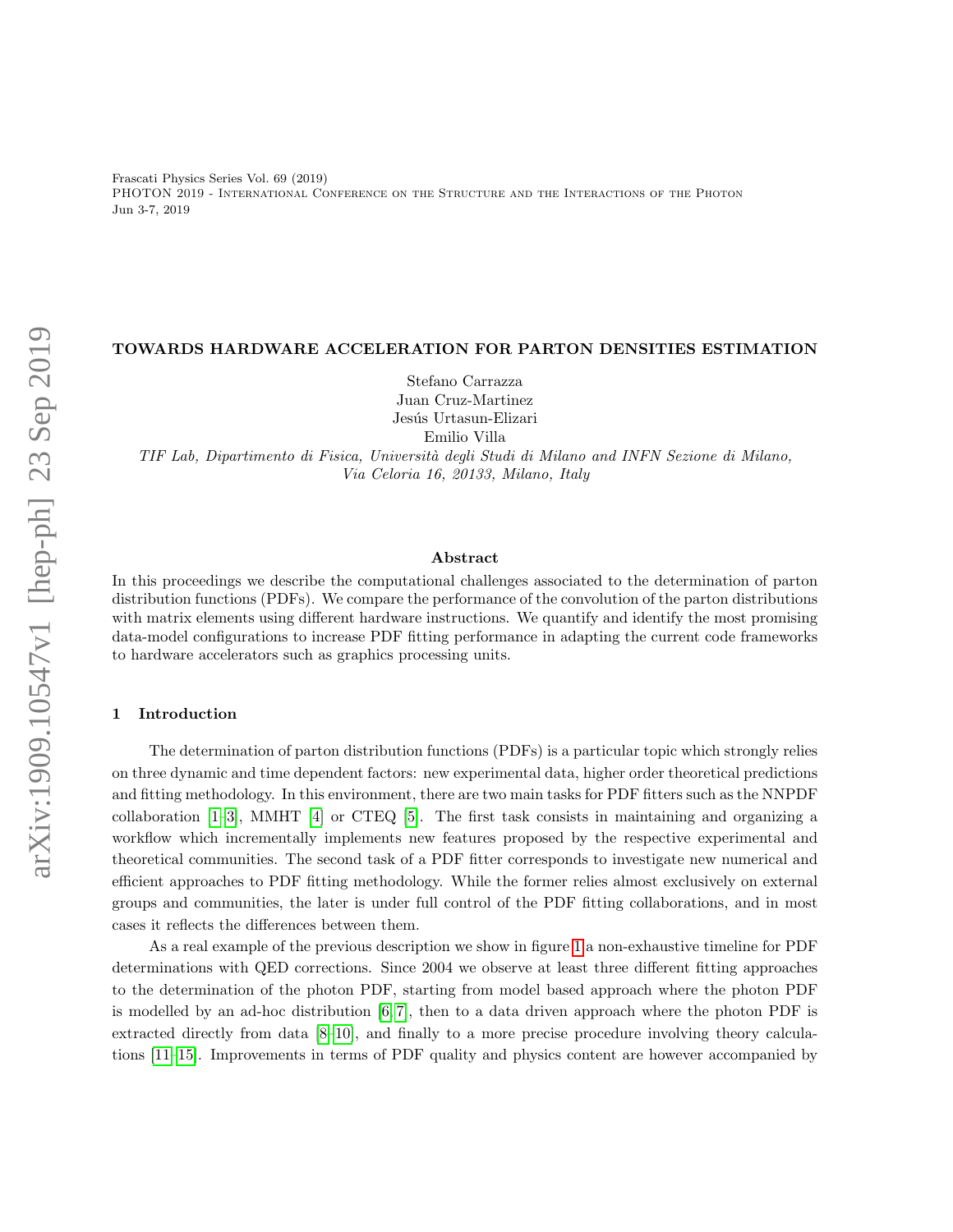

<span id="page-1-0"></span>Figure 1: Illustrative timeline of PDF releases with QED corrections since 2004. Arrows pointing up refer to publications providing PDF sets as deliverables.

a negative performance trend associated to longer fitting times and increased computational cost due to larger datasets and increasingly complex procedures. This in turn makes more difficult the task of developing and testing novel fitting procedures.

In this proceedings we describe a new approach to deal with this growing trend in computational resources for PDF determination. We focus our discussion on the new methodology recently presented by the N3PDF team within the NNPDF collaboration and summarized in the next paragraphs.

#### 2 A deep learning approach to PDFs

In Ref. [\[16\]](#page-5-8) we presented a new approach to PDF fits based on deep learning techniques in the context of the NNPDF methodology. We implement a new efficient computing framework based on graph generated models for PDF parametrization and gradient descent optimization called n3fit. The best model configuration is derived from a robust cross-validation mechanism through a hyperparametrization tune procedure. From a practical point of view the n3fit code uses Keras [\[17\]](#page-5-9) and TensorFlow (TF) [\[18\]](#page-5-10) as backends.

From a technical perspective, one of the most relevant achievements of n3fit is the reduction of computational time required to obtain PDF sets based on the NNPDF3.1 dataset [\[19\]](#page-5-11). In figure [2](#page-2-0) we show the running time (in hours) required to fit 100 PDF replicas using the new n3fit fitting code and we compare it to the latest NNPDF3.1 algorithm. On the left plot, we show a fit to DIS-only data, while in the right plot we have a global fit. In both cases we observe an improvement of between one to two orders of magnitude, e.g. the new n3fit code takes in average one hour to complete a global fit whereas the old code could take more than 40 hours. These improvements are partially due to the new minimizer (based on gradient descent instead of on genetic algorithms) in combination with multi-threading CPU calculations when executing the TensorFlow graph model.

The great performance improvement observed with **n**3fit suggests that we may find new code strategies which take advantage of hardware acceleration. At this point, one may ask if it is possible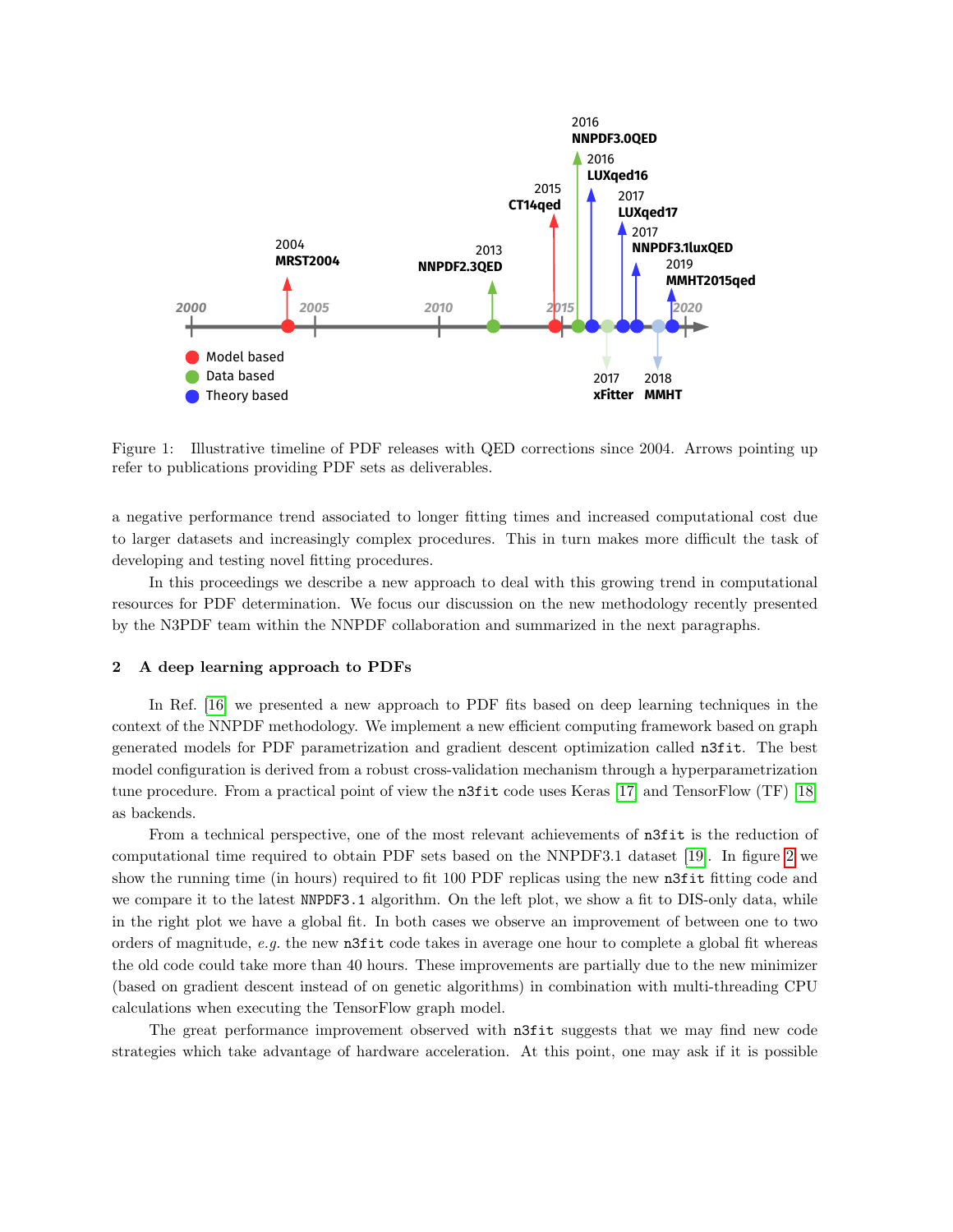

<span id="page-2-0"></span>Figure 2: Fitting time distribution per replica PDF for NNPDF and n3fit codes for DIS-only (left plot) and global datasets (right plot).

improve the performance from the default TensorFlow graph optimization for CPU and eventually use hardware accelerators such as graphic processing units (GPUs), field-programmable gate arrays (FPGAs), or tensor processing units (TPUs).

# 3 Hardware accelerating PDF determination

The first step towards faster fits consists in profiling the code and isolate the most time consuming operations during PDF fits. Fortunately, the answer to this question is simple and involves the computation of physical observables through PDF and matrix elements convolutions,

$$
\sigma^N = \sum_{i,j,\alpha,\beta} f_{\alpha}(x_i) f_{\beta}(x_j) \text{FK}_{ij\alpha\beta}^N , \qquad (1)
$$

where  $f_{\alpha}(x_i)$  stands for the PDF of a particular flavor species  $\alpha$  evaluated in the point  $x_i$  of the grid in x. FK $_{ij\alpha\beta}^{N}$  is a Fast Kernel (FK) table which contains the information about the partonic cross section, following the description presented in [\[16\]](#page-5-8). In the case of hadronic observables the evaluation of predictions produces a vector of N observables,  $\sigma^N$ , by building a neural network that generates the PDFs sampling from a grid in x, representing the fractions of momenta that a particular parton could carry, and then convoluting the result with an FK table containing the partonic information.

Given that TensorFlow relies on symbolic computation and graph generation to represent a model, as a first step we investigate if the memory usage it requires is higher than the one needed by a custom code specialized in convolutions. We wrote a custom operator in C++ for TensorFlow that performs the convolution and its corresponding gradient, directly without graph evaluations. In table [1](#page-3-0) we crosscheck the implementation by looking at examples of convolution and gradient computation for DIS and hadronic observables. The ratio between both implementations confirms excellent numerical agreement. The memory usage for the default TensorFlow implementation and the custom convolution code are shown in table [2.](#page-3-1) We observe a reduction of 3.2 GB and 5.9 GB of resident memory when using our custom operator, when loading all NNPDF3.1 hadronic and global data respectively. The reduction of memory usage is a great benefit because it gives the possibility to run PDF fits in consumer level hardware and, most importantly, load all data in the limited memory space available in hardware accelerators. Once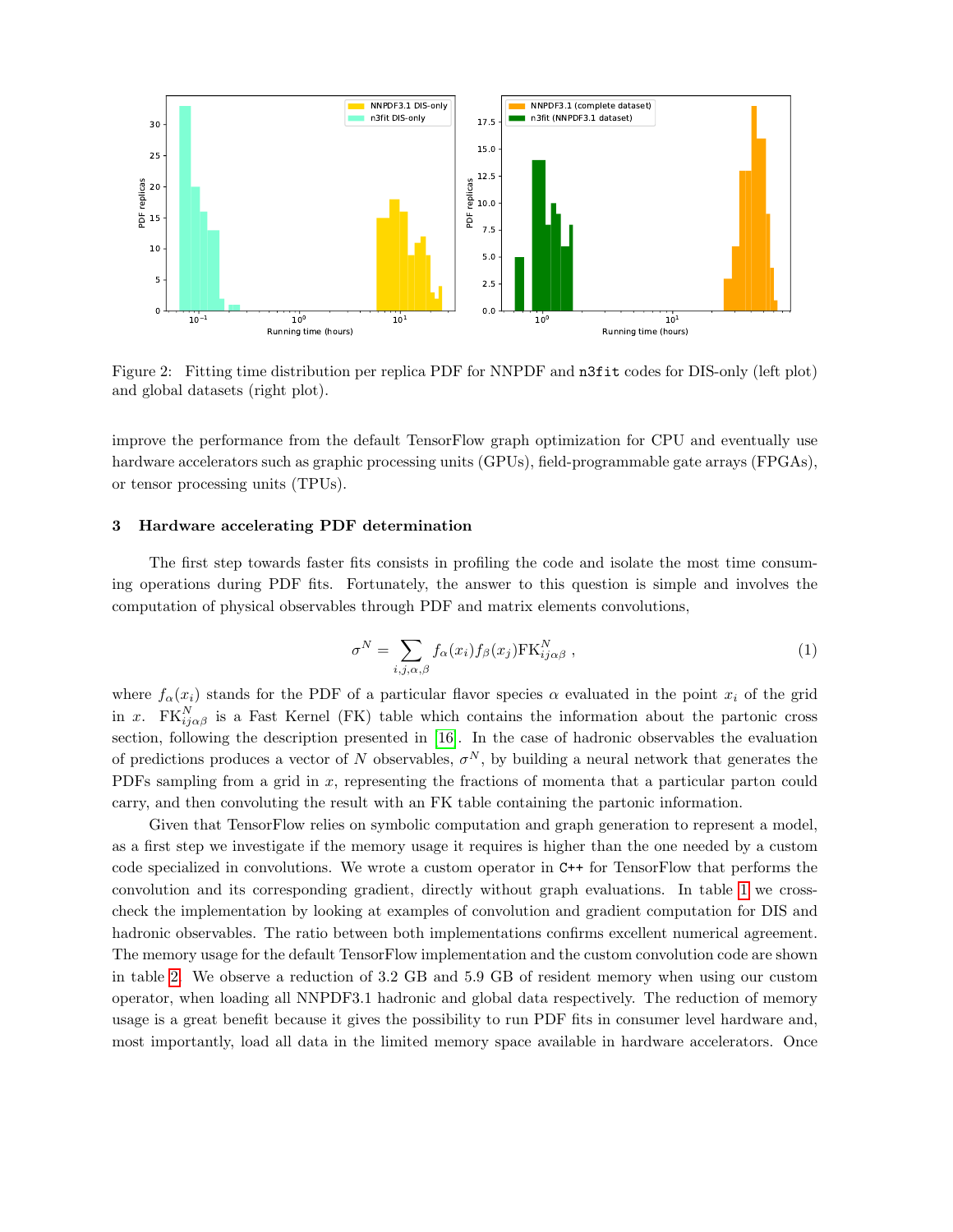|            |             | TensorFlow [pb] | Custom [pb] | Ratio     |
|------------|-------------|-----------------|-------------|-----------|
|            |             | 1.9207904       | 1.9207904   | 1.0000000 |
| <b>DIS</b> | Convolution | 2.4611666       | 2.4611664   | 0.9999999 |
|            |             | 1.3516952       | 1.3516952   | 1.0000000 |
|            |             | 1.8794115       | 1.8794115   | 1.0000000 |
|            | Gradient    | 1.505316        | 1.505316    | 1.0000000 |
|            |             | 2.866085        | 2.866085    | 1.0000000 |
|            |             | 8.142365        | 8.142366    | 1.0000001 |
| Hadronic   | Convolution | 8.947762        | 8.947762    | 1.0000000 |
|            |             | 7.4513326       | 7.4513316   | 0.9999999 |
|            |             | 18.525095       | 18.525095   | 1.0000000 |
|            | Gradient    | 19.182995       | 19.182993   | 0.9999999 |
|            |             | 19.551006       | 19.551004   | 0.9999999 |

<span id="page-3-0"></span>Table 1: Example of convolution and gradient computations for both DIS and hadronic observables. The ratio between TensorFlow and the custom computation confirms excellent numerical agreement.

|          |            | <b>TensorFlow</b> | Custom Convolution | Difference (TensorFlow - custom) |  |
|----------|------------|-------------------|--------------------|----------------------------------|--|
| Hadronic | Virtual    | 17.7 GB           | 13.8 GB            | 3.9 GB                           |  |
|          | <b>RES</b> | 12.1 GB           | 8.39 GB            | 3.2 GB                           |  |
| Global   | Virtual    | 23.5 GB           | 19.7 GB            | 3.8 GB                           |  |
|          | <b>RES</b> | 18.4 GB           | 12.5 GB            | $5.9$ GB                         |  |

<span id="page-3-1"></span>Table 2: Memory usage after model generation and fit for both hadronic and global (DIS + hadronic).

the memory saving is obtained, the performance can also be improved by multi-threading our custom operator on the CPU.

After the memory usage analysis, we carried out a time performance comparison running the convolution both on CPU and GPU. Shifting the computation from CPU to GPU one can take advantage of the parallelization over the increased number of cores. In table [3](#page-4-2) we show the overall running time for several examples of toy PDF and FK tables based on hadronic observables. The numbers include the computation time as well as the time required for the memory transfer to the GPU.

The performance of Advanced Vector Extensions (AVX) on CPU, OpenCL [\[20\]](#page-5-12) on GPU and TF both on CPU and GPU are compared. As it is shown in table [3,](#page-4-2) AVX and TF running on CPU are faster up to a certain number of columns (for the FK table) or rows (for the PDFs matrices). Once the size of the operation is big enough, AVX is over one order of magnitude slower than OpenCL and even two orders of magnitude slower than TF on GPU. TF on CPU is more resilient than our AVX implementation and it is competitive with the GPU convolutions for a larger range of dimensions.

According to these results, for given dimensions of the FK table and the PDF matrices, it is convenient to carry out the PDF fits on GPU devices, parallelizing, for instance, over the different PDF replicas, allowing the fit of all of them to run simultaneously. In other words, hardware accelerators become competitive tools for PDF fitting once the penalty introduced by the memory transfer between devices is overcome.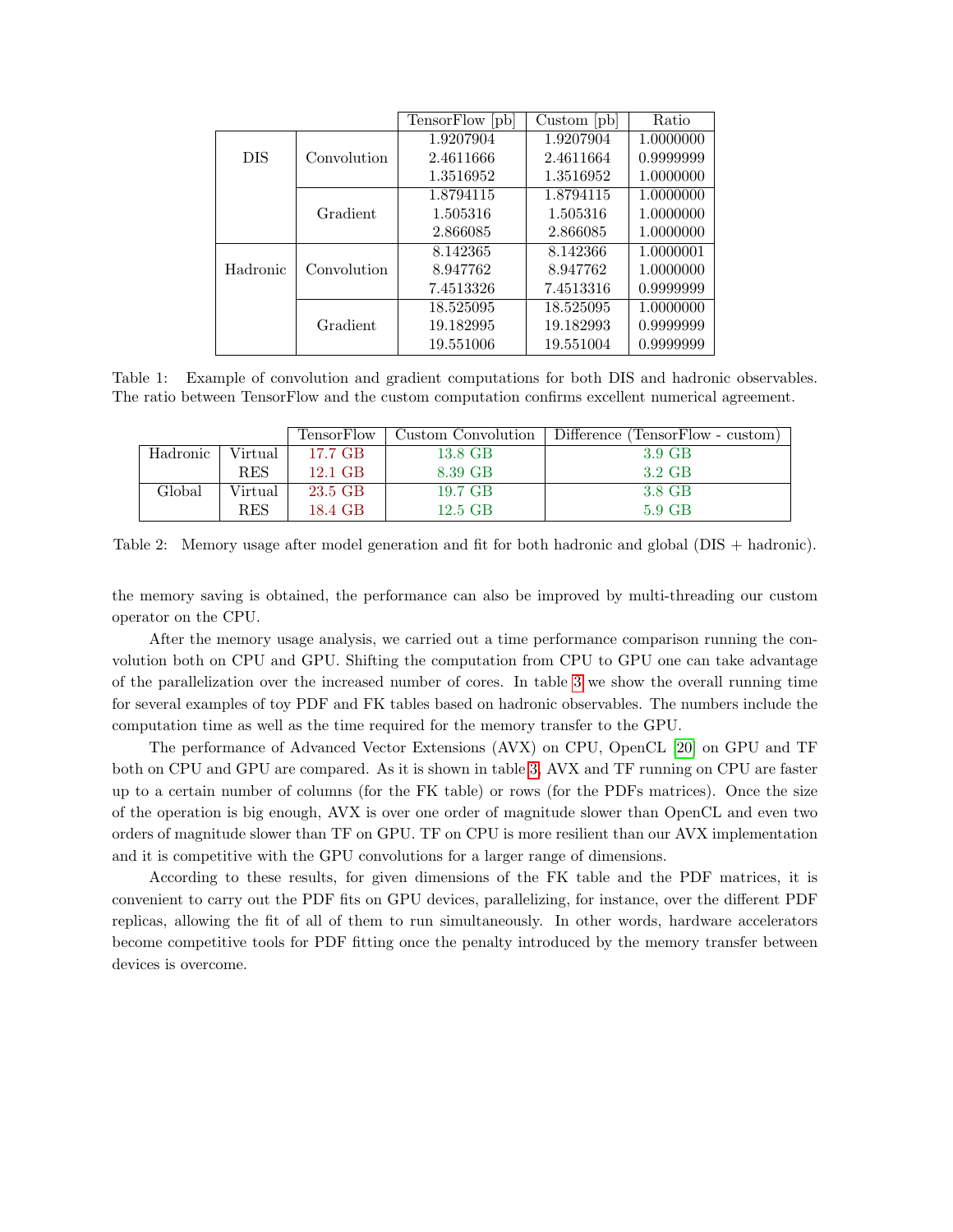| Size of the<br>PDF          | Size of the FK<br>Table     | TensorFlow<br>$CPU$ [s] | AVX [s]              | TensorFlow<br>GPU[s] | OpenCL [s] |
|-----------------------------|-----------------------------|-------------------------|----------------------|----------------------|------------|
| $35721 \times 1$            | $8 \times 35721$            | $1.10 \cdot 10^{-2}$    | $1.57 \cdot 10^{-4}$ | $4.14 \cdot 10^{-1}$ | $\sim 1$   |
| $10^6 \times 1$             | $8 \times 10^6$             | $4.70 \cdot 10^{-2}$    | $5.00 \cdot 10^{-3}$ | $4.49 \cdot 10^{-1}$ | $\sim 1$   |
| $10^7\times 1$              | $8 \times 10^7$             | $3.20 \cdot 10^{-1}$    | $5.70 \cdot 10^{-2}$ | $7.90 \cdot 10^{-1}$ | 1.38       |
| $10^8 \times 1$             | $8 \times 10^8$             | 2.90                    | $5.70 \cdot 10^{-1}$ | 4.21                 | 6.31       |
| $35721 \times 10^{2}$       | $8\,\times\,35721$          | $6.90 \cdot 10^{-2}$    | $1.60 \cdot 10^{-2}$ | $4.31 \cdot 10^{-1}$ | $\sim 1$   |
| $35721 \times 10^3$         | $8 \times 35721$            | $1.50 \cdot 10^{-1}$    | $1.69 \cdot 10^{-1}$ | $5.63 \cdot 10^{-1}$ | $\sim 1$   |
| $35721 \times 10^{4}$       | $8 \times 35721$            | 1.12                    | 1.73                 | 1.92                 | 1.76       |
| $35721 \times 5 \cdot 10^4$ | $10 \times 35721$           | 5.33                    | 8.93                 | 7.83                 | 5.80       |
| $35721 \times 1$            | $10^2 \times 35721$         | $2.80 \cdot 10^{-2}$    | $2.43 \cdot 10^{-3}$ | $4.24 \cdot 10^{-1}$ | $\sim 1$   |
| $35721 \times 1$            | $10^3 \times 35721$         | $1.30 \cdot 10^{-1}$    | $2.14 \cdot 10^{-2}$ | $5.60 \cdot 10^{-1}$ | $\sim 1$   |
| $35721 \times 1$            | $10^4 \times 35721$         | 1.14                    | $2.16 \cdot 10^{-1}$ | 1.93                 | 1.76       |
| $35721 \times 10^{2}$       | $10^2 \times 35721$         | $6.20 \cdot 10^{-2}$    | $1.86 \cdot 10^{-1}$ | $4.32 \cdot 10^{-1}$ | $\sim$ 1   |
| $35721 \times 10^3$         | $10^3 \times 35721$         | $3.00 \cdot 10^{-1}$    | 21.61                | $7.19 \cdot 10^{-1}$ | 5.25       |
| $35721 \times 2 \cdot 10^3$ | $2 \cdot 10^3 \times 35721$ | 5.06                    | 86.13                | 1.38                 | 15.97      |

<span id="page-4-2"></span>Table 3: Time performances achieved with AVX, TensorFlow (both on CPU and GPU) and OpenCL for the given sizes of the FK table and the PDF matrix. In green is highlighted the lowest value within each row. Time is given in seconds. The base FK table used in this comparison consists on 49 flavour combinations and an grid in  $x$  of size 27 (35721 elements in total).

# 4 Outlook and future developments

The results presented in this proceedings strongly suggest that PDF fits can benefit from hardware accelerators such as GPUs, and in future, FPGAs or TPUs thanks to the possibility of offloading the most time-consuming tasks to the accelerator. However, we should notice that in order to achieve performance improvements some precautions are required by defining the sizes of FK tables and the number of PDFs we would like to convolute simultaneously. In future work we are planning to extend the n3fit framework to support GPU hardware.

#### Acknowledgements

S.C. acknowledges the NVIDIA Corporation for the donation of a Titan V GPU used for this research. S.C., J.CM. and J.U. are supported by the European Research Council under the European Unions Horizon 2020 research and innovation Programme (grant agreement number 740006). S.C. is supported by the UNIMI Linea 2A grant "New hardware for HEP".

# References

- <span id="page-4-0"></span>1. R. Abdul Khalek et al. [NNPDF Collaboration], [arXiv:1906.10698](http://arxiv.org/abs/1906.10698) [hep-ph].
- 2. R. Abdul Khalek et al. [NNPDF Collaboration], [arXiv:1905.04311](http://arxiv.org/abs/1905.04311) [hep-ph].
- <span id="page-4-1"></span>3. R. D. Ball et al. [NNPDF Collaboration], Eur. Phys. J. C 78 (2018) no.5, 408 doi:10.1140/epjc/s10052-018-5897-7 [\[arXiv:1802.03398](http://arxiv.org/abs/1802.03398) [hep-ph]].